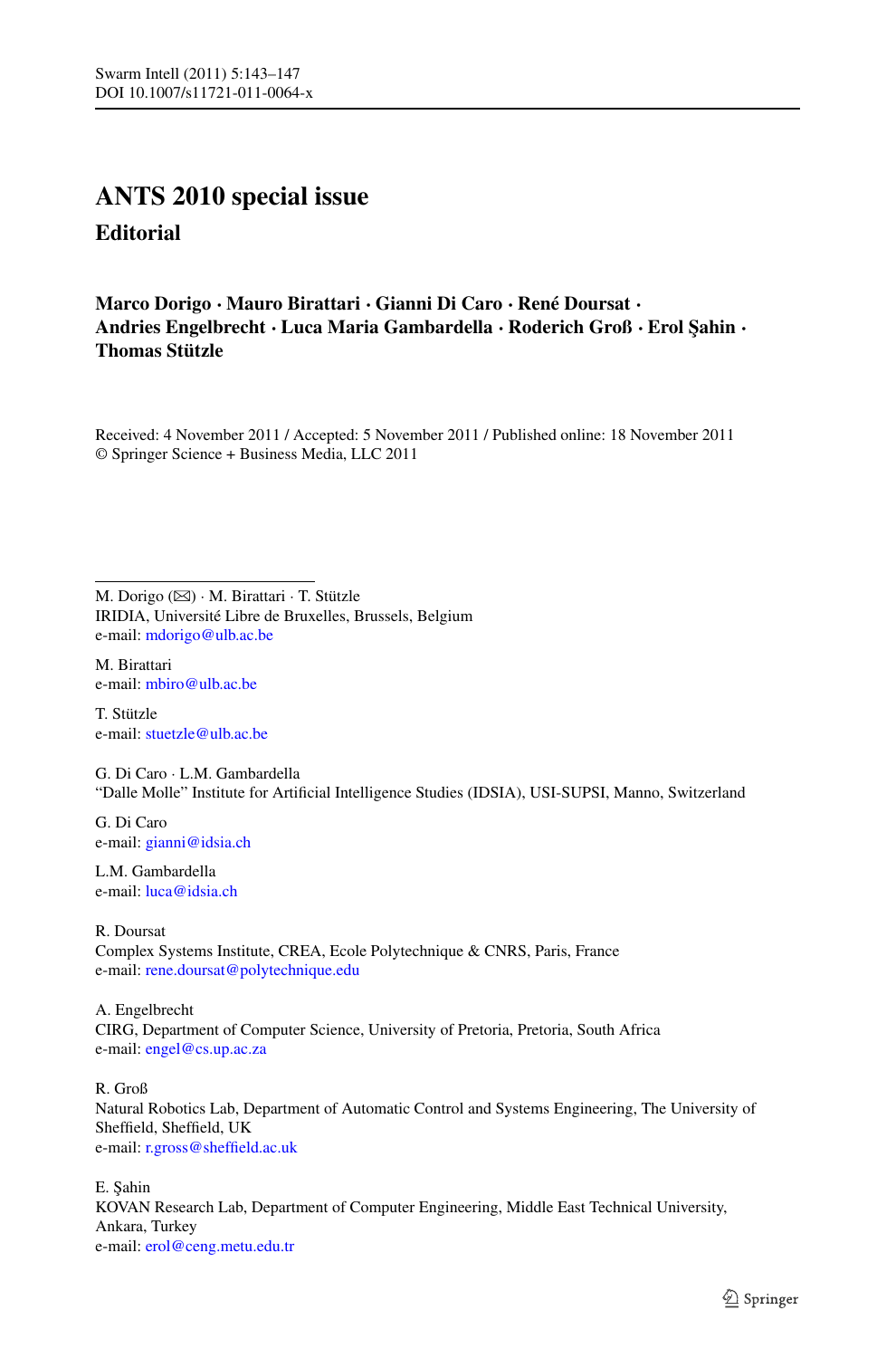ANTS is the oldest conference series dedicated to the dissemination of swarm intelligence research. Its first edition took place in 1998, at the Université Libre de Bruxelles, Brussels, Belgium. Since then it has been held every other year. This special issue of Swarm Intelligence collects extended versions of some of the best papers published in the proceedings of ANTS 2010, the Seventh International Conference on Swarm Intelligence, which took place in Brussels on September 8–10, 2010.

The authors of the 28 papers accepted as full papers at the conference were invited to submit an extended version of their work for possible inclusion in the special issue. Sixteen authors submitted an extended version and nine of these submissions were accepted for publication after at least one round of reviews with comments by at least three referees. The papers where one of the authors was also one of the editors of this special issue have been managed anonymously by one of the other guest editors.

The special issue is organized in two parts. The first part is this double issue, while the second part will be published as the first issue of year 2012, that is, volume 6, number 1.

The special issue opens with "Multiple pheromone types and other extensions to the Ant-Miner classification rule discovery algorithm", by Salama et al. In this paper, the authors propose five possible enhancements of AntMiner, an ant colony optimization-based algorithm for the discovery of classification rules introduced by Parpinelli et al.<sup>[1](#page-1-0)</sup> The authors compare different combinations of these five enhancements using as a benchmark 23 datasets. They experimentally show that some of these combinations improve the original algorithm performance both in terms of predictive accuracy and of simplicity of the generated rule set.

The second paper is titled "Slime mold inspired routing protocols for wireless sensor networks", by Li et al. In the paper, the authors investigate two self-organizing routing protocols for wireless sensor networks that are inspired by the way slime-molds self-assemble their own resource distribution network. In the paper, the proposed protocols are evaluated via extensive simulations considering both routing and forwarding in networks with single and multiple sinks. Simulation results show that the protocols are effective in establishing network connections with a good balance of efficiency and robustness that is precisely controlled through the model parameters.

The third and fourth papers are about morphogenetic engineering (ME), a research area within swarm intelligence whose goal is to combine the self-organization properties of complex biological systems with the architectural properties of engineered systems. ME investigates new hybrid designs that can provide the best of both worlds towards "self-organized architectures". The main purpose of morphogenetic engineering is to abstract the behavior of multicellular organism development or insects' nest construction into new models of heterogeneous and programmable self-assembly.

<span id="page-1-0"></span>The contribution by Yamamoto et al., "Recovery properties of distributed cluster head election using reaction-diffusion", focuses on chemical pattern formation as the basis of cellto-cell signaling and distributed coordination for future ME devices. It investigates the computational capabilities of reaction–diffusion Turing systems, such as the Gierer–Meinhardt or Gray–Scott models. The focus here is on how these models can provide a novel substrate for cluster-head election algorithms. Exploiting the well-known spot formation properties of these chemical systems, single cells can be promoted to local "hubs" by decentralized consensus, while hubs' neighborhoods automatically adjust their shape and size. The au-

<sup>1</sup>Parpinelli, R. S., Lopes, H. S., & Freitas, A. A. (2002). Data mining with an ant colony optimization algorithm. *IEEE Transactions on Evolutionary Computation*, 6(4), 321–332.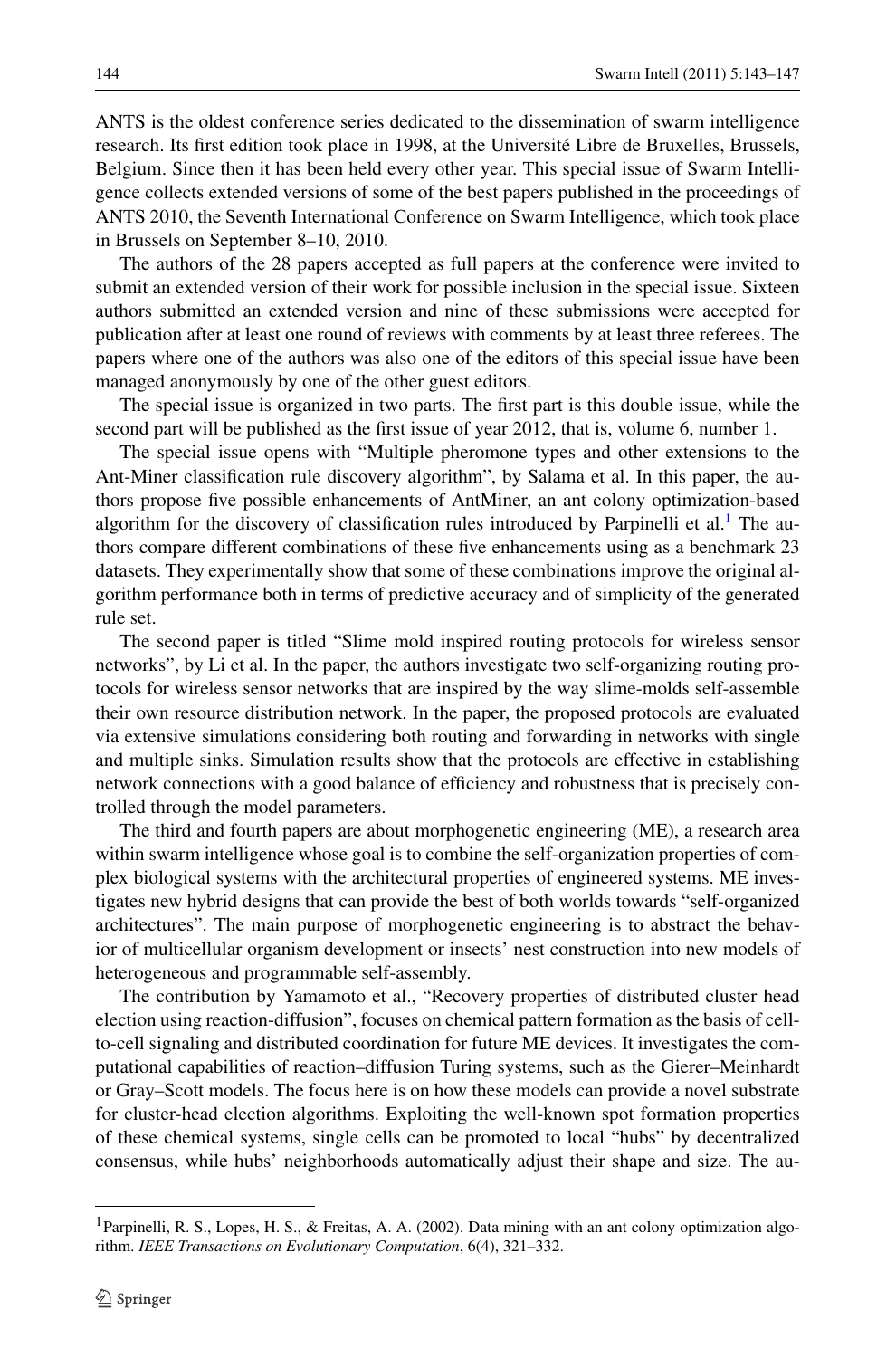thors propose methods to quantify the stability, speed and post-perturbation self-healing properties of this type of collective behavior. This paper offers a fruitful paradigm of morphogenetic swarm intelligence that can be simulated using cellular automata or by being implemented in spatially scattered processors (e.g., in amorphous computing), or even directly in biochemical matter (e.g., in synthetic biology).

In Beal's paper, "Functional blueprints: an approach to modularity in grown systems", the author investigates how morphogenetic developmental systems are able to maintain functional viability at all stages of their growth, without disruption caused by stress. To address this problem, he proposes to decompose a system *S* into subsystems *X*, *Y* , etc., construed as "functional blueprints". These subsystems basically correspond to "viability landscapes" in which the system state's components  $C_X$ ,  $C_Y$ , etc. iteratively move by following a stress gradient and reacting to deviations imposed by the other subsystems. The author then demonstrates the system's tolerance to distortion through elementary geometric examples written in Proto, the spatial programming language that he created. Finally, he presents an application of these principles to the problem of biological tissue growth using an agent-based model of vascularization. By integrating two core properties of grown systems, their viability and modularity, into a single theoretical framework, this study opens the way to promising ME research in artificial development and synthetic biology.

The fifth and sixth papers are about swarm robotics, and conclude Part 1 of the special issue. The first swarm robotics paper, "Task partitioning in swarms of robots: an adaptive method for strategy selection", by Pini et al., studies task partitioning in swarms of robots. Task partitioning is crucial in many situations to reduce interference between workers, to increase energy efficiency and to exploit individual skills. The paper investigates a problem in which a swarm of robots has to decide whether to partition or not a given task into two sub-tasks. The partition decision is made without communication in a self-organized way and is based on individual experiences. Simulation results show that the swarm achieves good performance both when the partition is needed and when it is not needed. The swarm also reacts to on-line changes and the partitioning method scales well to larger swarm sizes.

The second swarm robotics paper, "Majority-rule opinion dynamics with differential latency: a mechanism for self-organized collective decision-making", by Montes de Oca et al., proposes a decision making mechanism that lets a swarm robotics system choose the actions that are shorter in execution time. The mechanism is inspired by models developed in physics that study the dynamics of distributed opinion formation in populations of agents, where each individual changes its opinion to match the one that is accepted by the majority of a subset of the population. The authors extend these models by incorporating latency, a time period of stochastic duration during which the individuals cannot switch opinion. The extended model is first studied analytically, and then validated via an experimental study in which a swarm of simulated mobile robots has to choose between two different routes to a goal location.

Part 2 is dedicated to three papers covering various aspects of ant colony optimization (ACO). The first one, "Theoretical analysis of two ACO approaches for the traveling salesman problem", is a theoretical paper. With this paper, Kötzing et al. contribute to the understanding of theoretical properties of ACO algorithms when applied to NP-hard problems, in particular, the traveling salesman problem (TSP). A first main contribution, which is instrumental for the following results on ACO approximation behavior and runtime bounds, is the analysis of the locality of two construction procedures of ACO algorithms for the TSP. In particular, the authors show that a construction graph that allows ants at each construc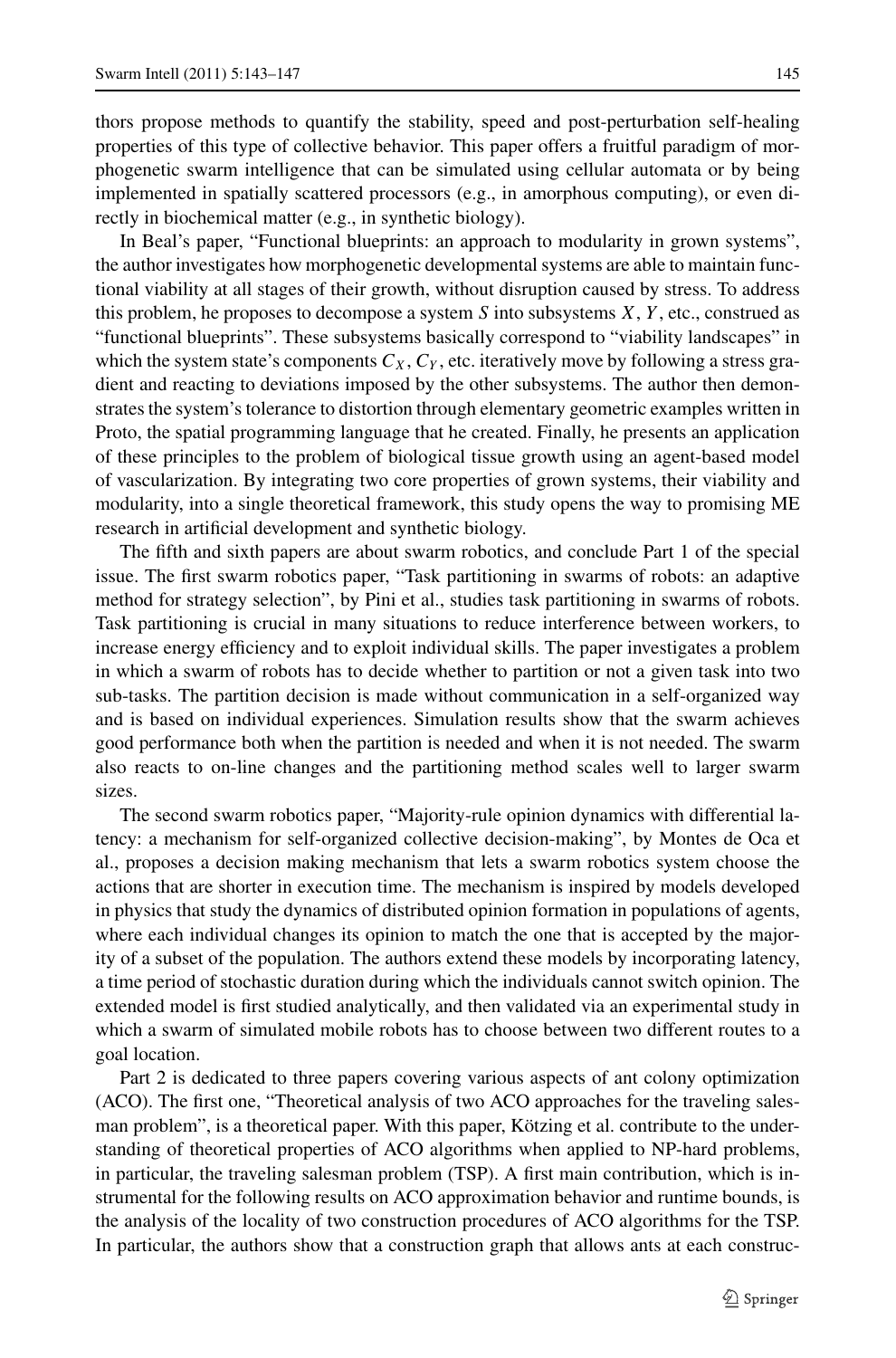tion step to insert an arbitrary edge has a better locality than the classical nearest neighbor based solution construction, which has been used by all the available ACO algorithms for the TSP so far. Using the construction graph with arbitrary edge insertion, the authors then prove new and improved bounds on the expected optimization time of ACO algorithms for a simple TSP instance, which had previously been studied in the ACO literature. They also prove polynomial runtime bounds to reach good approximations for random TSP instances. In addition, the article presents worst case instances for the two ACO construction procedures, for which the expected time to find the optimal solution is exponential in the problem dimension and discusses situations in which a strong influence of the heuristic information is crucial.

The second paper, "A critical analysis of parameter adaptation in ant colony optimization", by Pellegrini et al., reports an empirical study of the performance of five state-of-theart parameter adaptation methods that have been proposed in the literature for ant colony optimization. Parameter adaptation methods operate during the execution of the algorithm, on a per instance basis, to select or constantly modify the parameter setting. In order to study the contribution of the selected parameter adaptation methods independently of the particular algorithms and problems for which they were originally proposed, the authors include the methods in the  $MAX-MIN$  Ant System, a well-known ACO algorithm,<sup>[2](#page-3-0)</sup> and solve a large number of randomly generated instances of the traveling salesman and quadratic assignment problems. The extensive experimental and statistical analyses performed by the authors show that, in the large majority of the cases, the use of the adaptation methods worsens the performance of the  $MAX-MIN$  Ant System.

The third and last paper, "Continuous optimization algorithms for tuning real and integer parameters of swarm intelligence algorithms" by Yuan et al., studies empirically the performance of various continuous optimization algorithms for the offline tuning of numerical parameters in the  $MAX-MIN$  Ant System applied to the traveling salesman problem and in a particle swarm optimization algorithm applied to a family of continuous optimization functions derived from the Rastrigin function. Offline tuning methods select good parameter settings in a preliminary training phase before the actual algorithm is deployed. To study the performance of the continuous optimization algorithms for this task, the authors have defined a set of case studies that differ in the number of parameters to be tuned by each of the two algorithms. In addition, two ways of handling the stochasticity of the algorithms in the offline tuning have been considered: fixed sample size with a novel post-selection through a racing algorithm or the direct application of a racing algorithm. The experiments of the authors show that the two best performing algorithms are CMA-ES and BOBYQA, two state-of-the-art continuous optimization algorithms from the evolutionary and the mathematical programming communities.

<span id="page-3-0"></span>The papers published in this special issue are the result of a strong selection: out of the 99 papers submitted to ANTS 2010 only nine papers, less than 10%, found their way into this special issue. Even though this fact alone could explain the high quality of the papers published, the reality is that this excellent result is due to the collective effort of a large number of actors: the authors, who not only submitted very good papers, but who were also willing to revise their papers to accommodate the often substantial requirements made by the referees; the referees, who provided extremely useful comments in a timely manner; and, finally, the many people at Springer who assisted us along the way.

<sup>&</sup>lt;sup>2</sup> Stützle, T. & Hoos, H. H. (2000).  $MAX-MIN$  ant system. *Future Generation Computer Systems*, 16(8), 889–914.